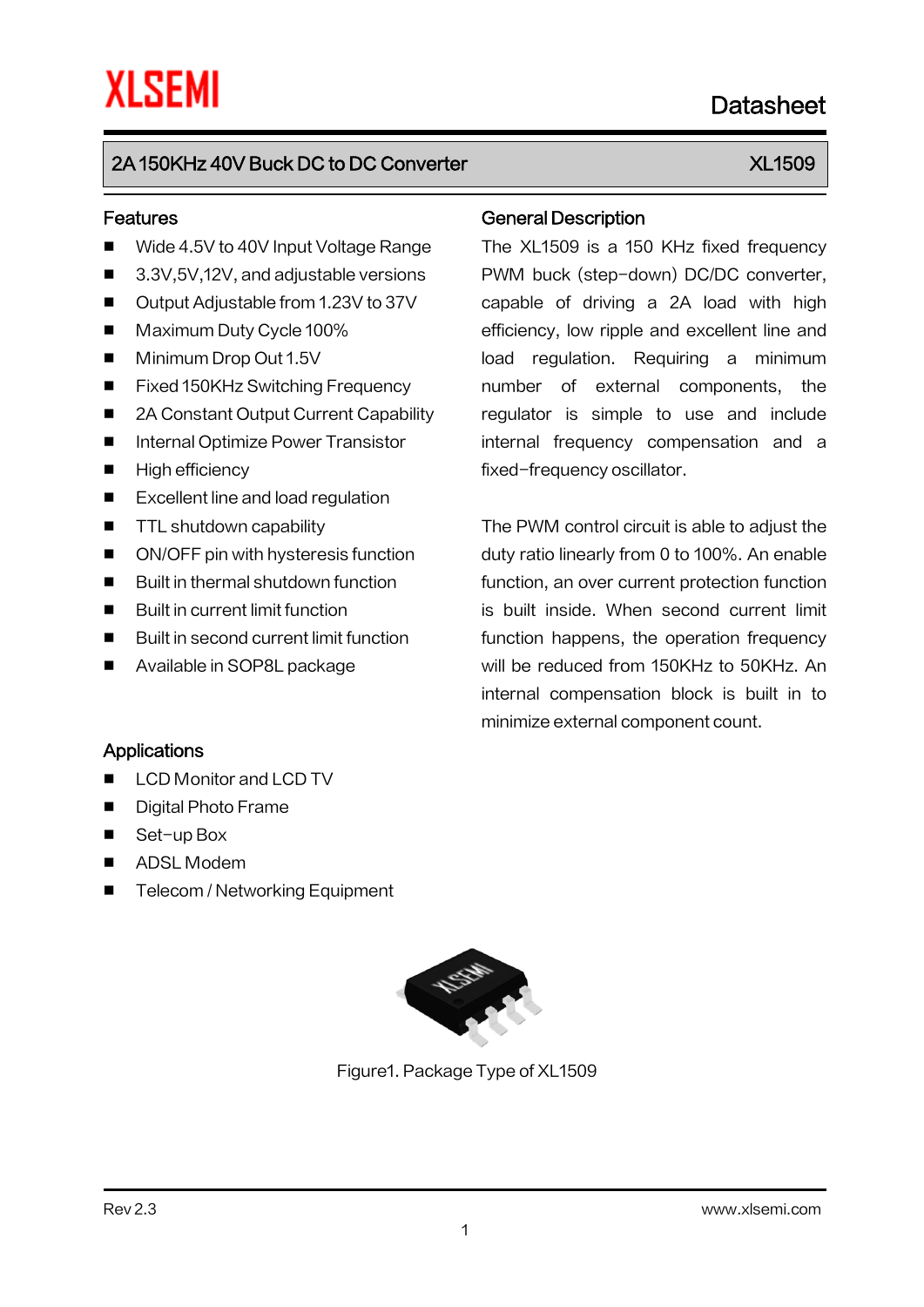## 2A 150KHz 40V Buck DC to DC Converter XL Converter XL1509

### Pin Configurations



Figure2.Pin Configuration of XL1509 (Top View)

Table 1Pin Description

| <b>Pin Number</b> | <b>Pin Name</b> | <b>Description</b>                                            |
|-------------------|-----------------|---------------------------------------------------------------|
|                   |                 | Supply Voltage Input Pin. XL1509 operates from a 4.5V to      |
| 1                 | <b>VIN</b>      | 40V DC voltage. Bypass Vin to GND with a suitably large       |
|                   |                 | capacitor to eliminate noise on the input.                    |
| 2                 | <b>OUTPUT</b>   | Power Switch Output Pin (SW). Output is the switch node that  |
|                   |                 | supplies power to the output.                                 |
|                   | <b>GND</b>      | Ground Pin. Care must be taken in layout. This pin should be  |
| $5 - 8$           |                 | placed outside of the Schottky Diode to output capacitor      |
|                   |                 | ground path to prevent switching current spikes from          |
|                   |                 | inducing voltage noise into XL1509.                           |
|                   |                 | Feedback Pin (FB). Through an external resistor divider       |
| 3                 | <b>FEEDBACK</b> | network, Feedback senses the output voltage and regulates     |
|                   |                 | it. The feedback threshold voltage is 1.23V.                  |
| 4                 | ON/OFF          | Enable Pin. Drive ON/OFF pin low to turn on the device, drive |
|                   |                 | it high to turn it off. Floating is default low.              |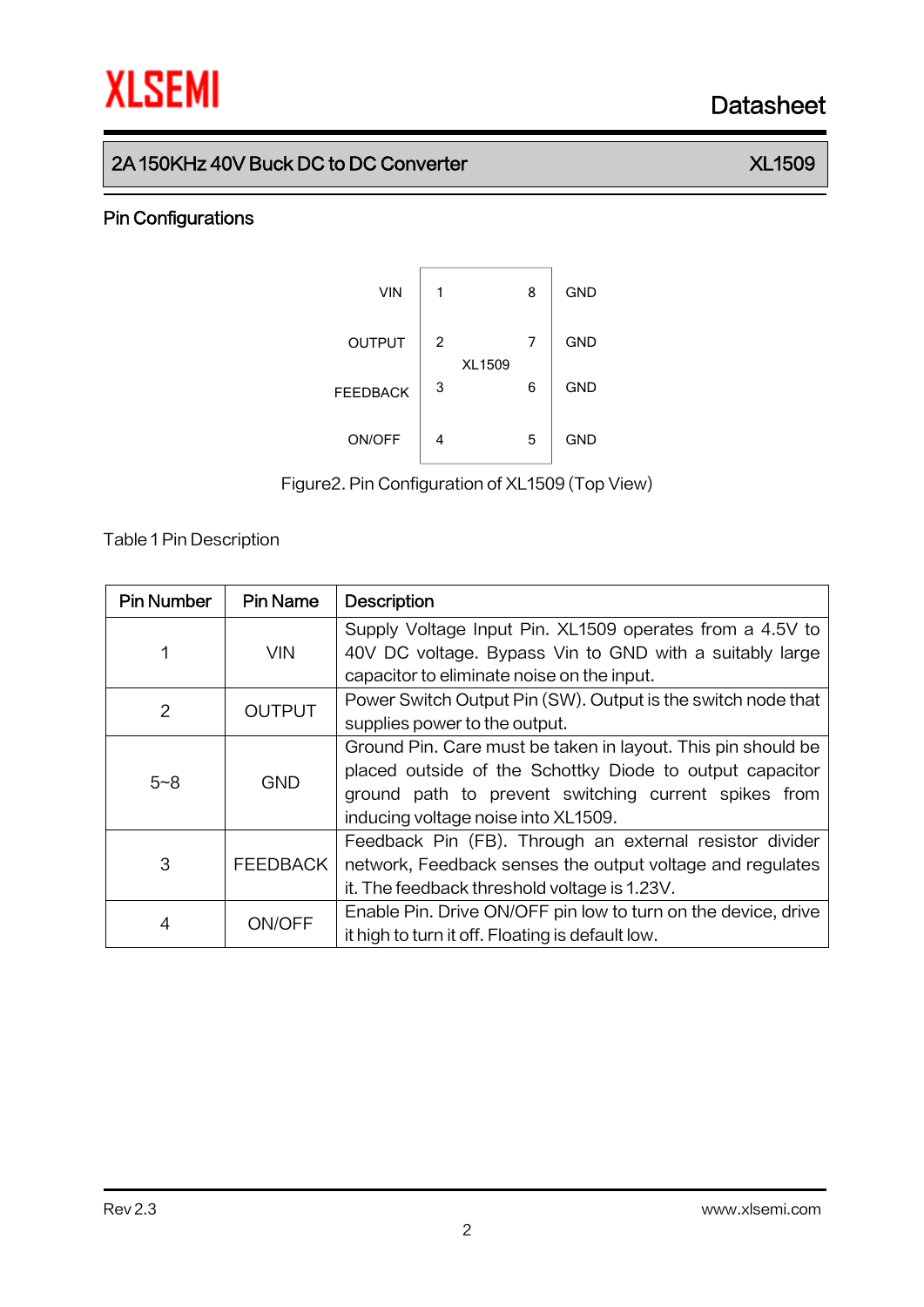# 2A 150KHz 40V Buck DC to DC Converter XX 300 No. 32 No. 32

### Function Block



Figure3. Function Block Diagram of XL1509

# Typical Application Circuit



Figure4. XL1509 Typical Application Circuit 12V-5V/2A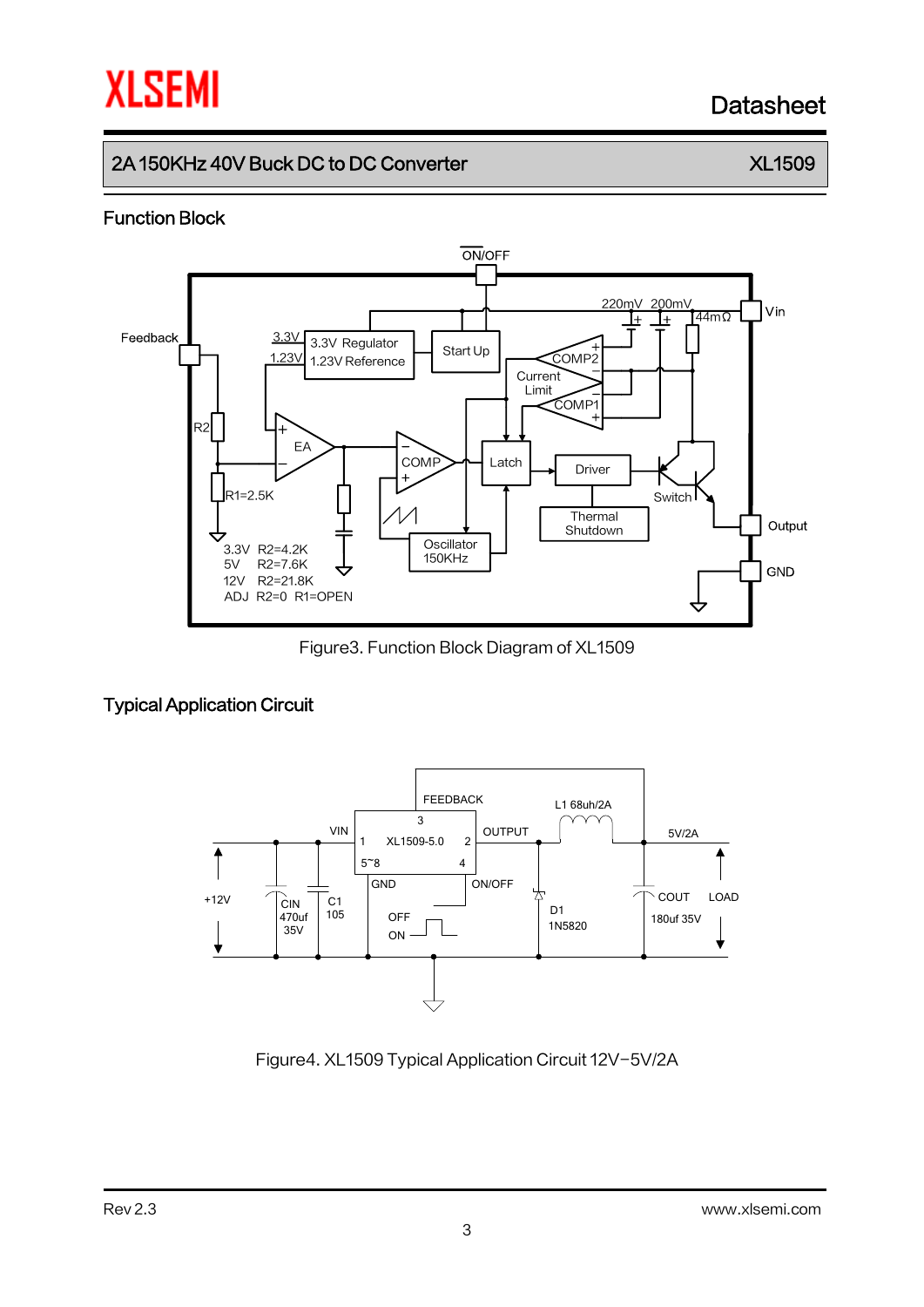# 2A 150KHz 40V Buck DC to DC Converter XL Converter XL1509

## Ordering Information



| Package | Temperature                       | Marking ID          | Packing Type Supplied As       |  |
|---------|-----------------------------------|---------------------|--------------------------------|--|
|         | Range                             | <b>Lead Free</b>    |                                |  |
|         |                                   | <b>XL1509-ADJE1</b> | 2500/4000 Units on Tape & Reel |  |
| SOP8L   | $-40^{\circ}$ C ~ 85 $^{\circ}$ C | XL1509-3.3E1        | 2500/4000 Units on Tape & Reel |  |
|         |                                   | XL1509-5.0E1        | 2500/4000 Units on Tape & Reel |  |
|         |                                   | XL1509-12E1         | 2500/4000 Units on Tape & Reel |  |

XLSEMI Pb-free products, as designated with "E1" suffix in the par number, are RoHS compliant.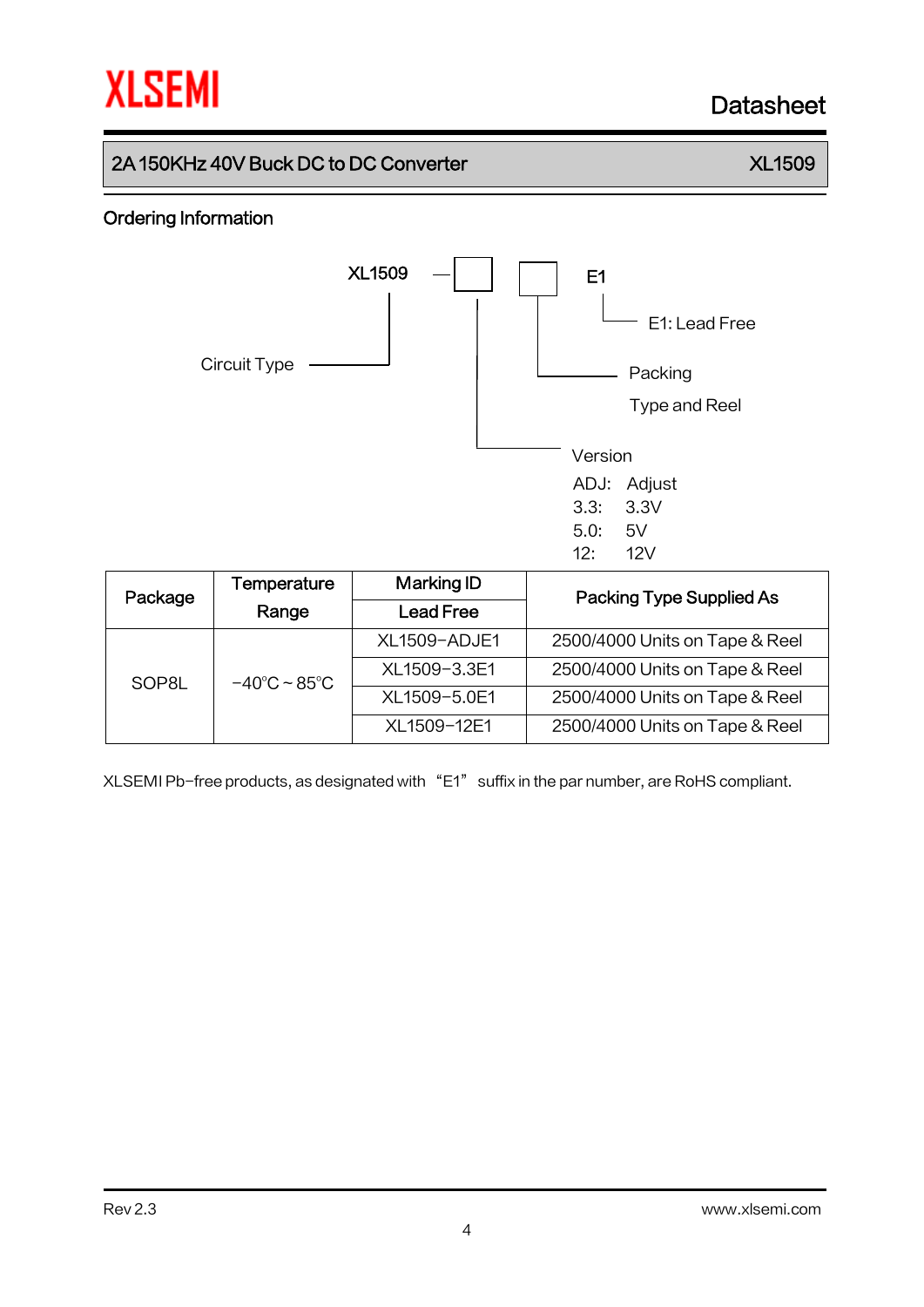# 2A 150KHz 40V Buck DC to DC Converter XX 300 No. 32 No. 32

### Absolute Maximum Ratings (Note1)

| Parameter                                    | Symbol                      | Value              | Unit        |
|----------------------------------------------|-----------------------------|--------------------|-------------|
| Input Voltage                                | Vin                         | $-0.3$ to 45       | V           |
| Feedback Pin Voltage (for the ADJ, 3.3V, 5V) | $V_{FB}$                    | $-0.3$ to 7        | $\vee$      |
| Feedback Pin Voltage (for the 12V)           | $\mathsf{V}_{\mathsf{FB}}$  | $-0.3$ to Vin      | $\vee$      |
| <b>ON/OFF Pin Voltage</b>                    | VON/OFF                     | $-0.3$ to Vin      | V           |
| Output Switch Pin Voltage                    | Voutput                     | $-0.3$ to Vin      | V           |
| <b>Power Dissipation</b>                     | P <sub>D</sub>              | Internally limited | mW          |
| Thermal Resistance (SOIC8)                   |                             | 100                | °C /W       |
| (Junction to Ambient, No Heatsink, Free Air) | Rja                         |                    |             |
| <b>Operating Junction Temperature</b>        | $T_{J}$                     | $-40$ to 125       | $^{\circ}C$ |
| Storage Temperature                          | $\mathsf{T}_{\texttt{STG}}$ | $-65$ to 150       | $^{\circ}C$ |
| Lead Temperature (Soldering, 10 sec)         | TLEAD                       | 260                | $^{\circ}C$ |
| ESD (HBM)                                    |                             | 2000               | V           |

Note1: Stresses greater than those listed under Maximum Ratings may cause permanent damage to the device. This is a stress rating only and functional operation of the device at these or any other conditions above those indicated in the operation is not implied. Exposure to absolute maximum rating conditions for extended periods may affect reliability.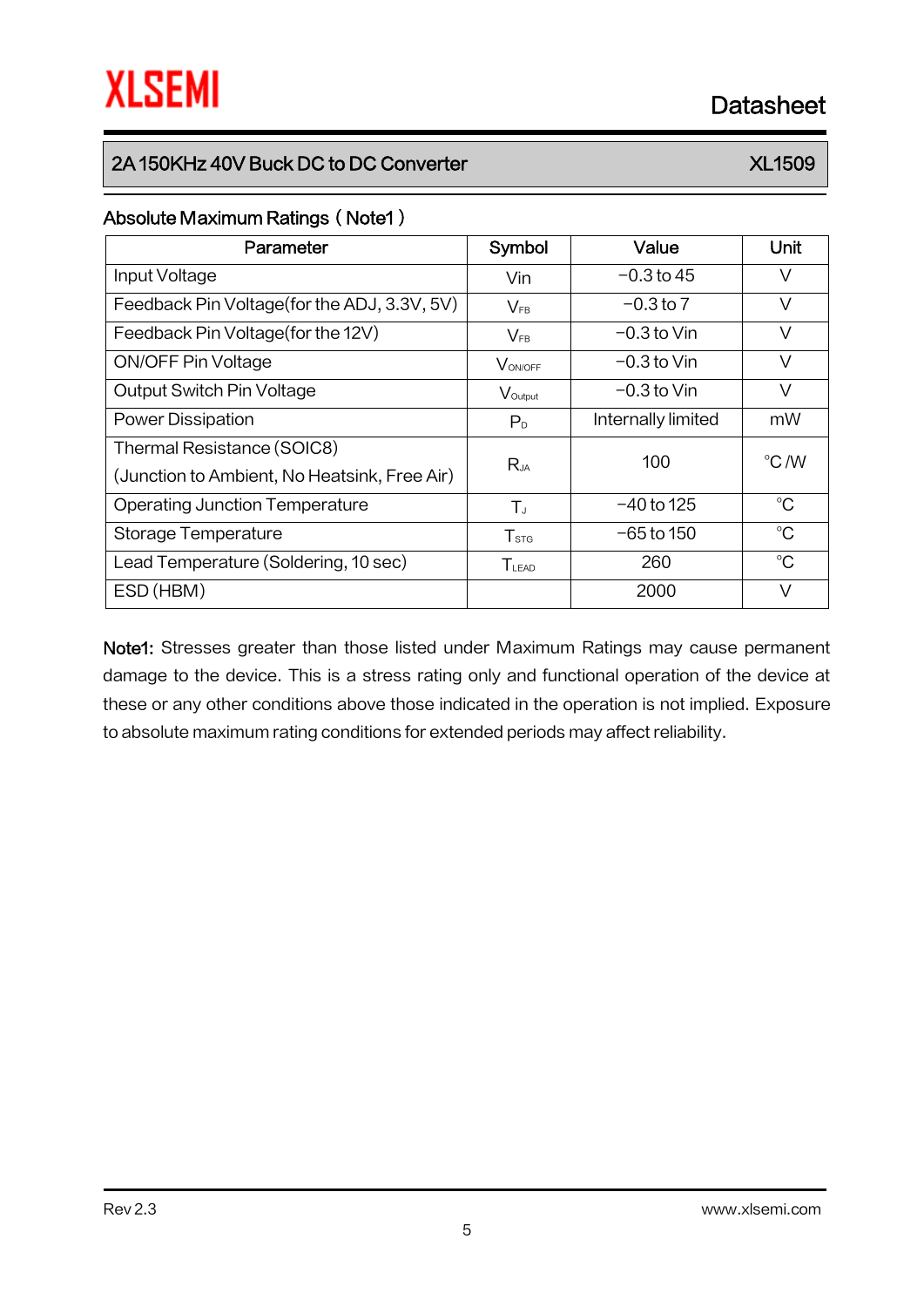# 2A 150KHz 40V Buck DC to DC Converter XX 300 No. 32 No. 32

## XL1509-3.3 Electrical Characteristics

T<sup>a</sup> = 25℃;unless otherwise specified.

| Symbol                                  | Parameter         | <b>Test Condition</b>                          | Min.  | Typ. | Max.  | Unit |  |  |  |  |
|-----------------------------------------|-------------------|------------------------------------------------|-------|------|-------|------|--|--|--|--|
| System parameters test circuit figure 5 |                   |                                                |       |      |       |      |  |  |  |  |
| VOUT                                    | Output<br>Voltage | Vin = $4.75V$ to $40V$<br>$Iload=0.2A$ to $2A$ | 3.168 | 3.3  | 3.432 |      |  |  |  |  |
| Efficiency                              | η                 | Vin=12V, Vout=3.3V<br>$Iout=2A$                |       | 75   |       | $\%$ |  |  |  |  |

### XL1509-5.0 Electrical Characteristics

T<sup>a</sup> = 25℃;unless otherwise specified.

| Symbol                                  | Parameter         | <b>Test Condition</b>                  | Min. | Typ. | Max. | Unit |  |  |  |
|-----------------------------------------|-------------------|----------------------------------------|------|------|------|------|--|--|--|
| System parameters test circuit figure 5 |                   |                                        |      |      |      |      |  |  |  |
| <b>VOUT</b>                             | Output<br>Voltage | $V$ in = 7V to 40V<br>Iload=0.2A to 2A | 4.8  | 5    | 5.2  |      |  |  |  |
| Efficiency                              | η                 | Vin=12V, Vout=5V<br>$Iout=2A$          |      | 82   |      | $\%$ |  |  |  |

### XL1509-12 Electrical Characteristics

T<sup>a</sup> = 25℃;unless otherwise specified.

| Symbol                                 | Parameter         | <b>Test Condition</b>                        | Min.  | Typ. | Max.  | Unit          |  |  |  |
|----------------------------------------|-------------------|----------------------------------------------|-------|------|-------|---------------|--|--|--|
| System parameters test circuit figure5 |                   |                                              |       |      |       |               |  |  |  |
| <b>VOUT</b>                            | Output<br>Voltage | Vin = $15V$ to $40V$<br>$Iload=0.2A$ to $2A$ | 11.52 | 12   | 12.48 |               |  |  |  |
| Efficiency                             | η                 | Vin=25V, Vout=12V<br>lout=2A                 |       | 90   |       | $\frac{0}{0}$ |  |  |  |

### XL1509-ADJ Electrical Characteristics

T<sup>a</sup> = 25℃;unless otherwise specified.

| Symbol                                  | Parameter         | <b>Test Condition</b>                     | Min.  | Typ. | Max.  | Unit          |  |  |  |  |
|-----------------------------------------|-------------------|-------------------------------------------|-------|------|-------|---------------|--|--|--|--|
| System parameters test circuit figure 5 |                   |                                           |       |      |       |               |  |  |  |  |
| VOUT                                    | Output<br>Voltage | Vin = $4.5V$ to $40V$<br>Iload=0.2A to 2A | 1.193 | 1.23 | 1.267 |               |  |  |  |  |
| Efficiency                              | η                 | Vin=12V, Vout=3V<br>$Iout=2A$             |       | 74   |       | $\frac{0}{0}$ |  |  |  |  |

Rev 2.3 www.xlsemi.com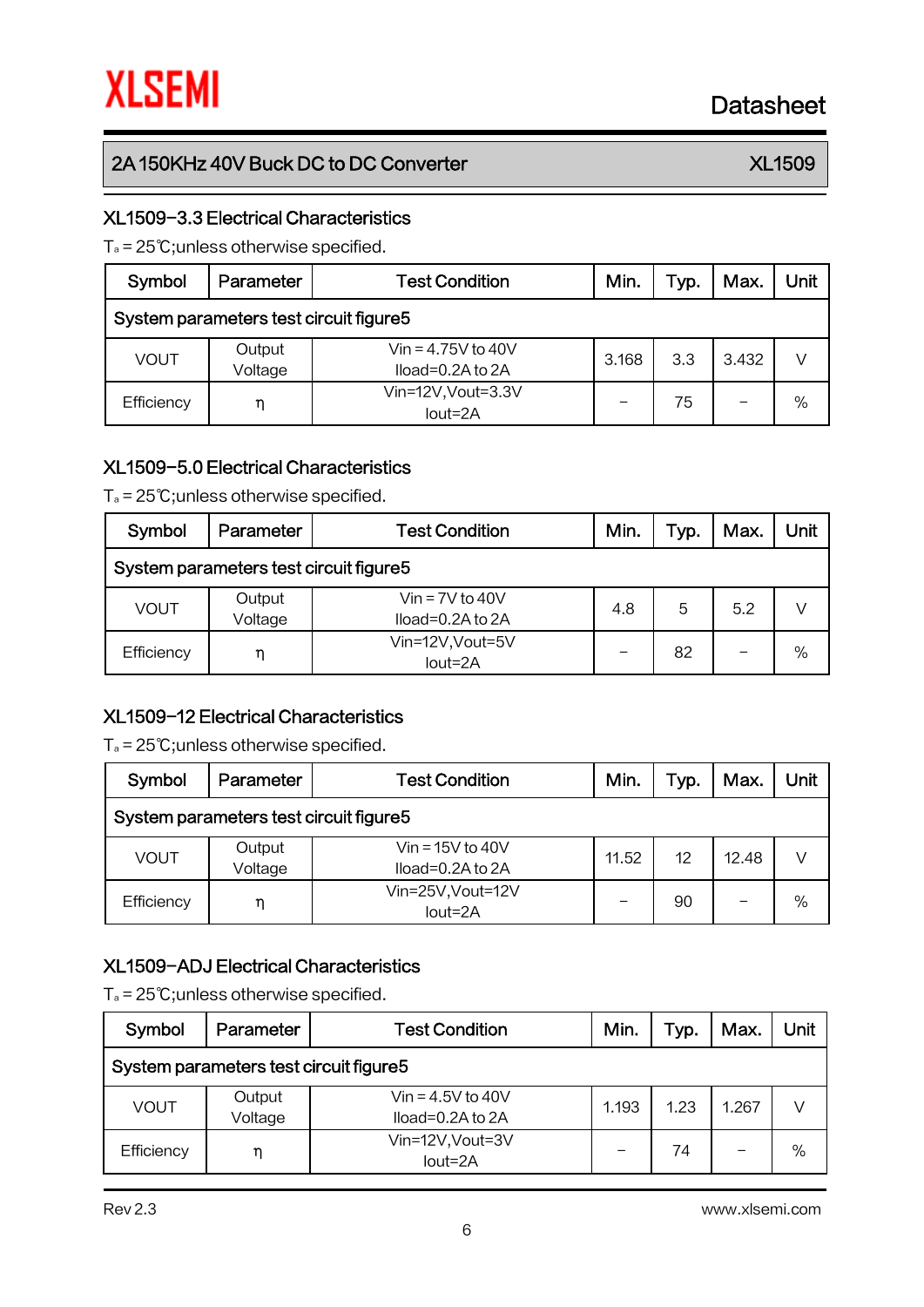# 2A 150KHz 40V Buck DC to DC Converter XL Converter XL1509

# Electrical Characteristics (DC Parameters)

Vin = 12V for the 3.3V, 5V, and Adjustable versions and Vin=24V for the 12V version, GND=0V, Vin & GND parallel connect a 220uf/50V capacitor; Iout=500mA, T<sup>a</sup> = 25℃; the others floating unless otherwise specified.

| <b>Parameters</b>                | Symbol           | <b>Test Condition</b>                                                                                    | Min. | Typ.           | Max. | Unit   |
|----------------------------------|------------------|----------------------------------------------------------------------------------------------------------|------|----------------|------|--------|
| Input operation voltage          | Vin              |                                                                                                          | 4.5  |                | 40   | V      |
| <b>Shutdown Supply Current</b>   | <b>I</b> STBY    | $V_{ON/OFF} = 5V$                                                                                        |      | 80             | 200  | uA     |
| Quiescent Supply Current         | $\mathsf{I}_{q}$ | $V_{ON/OFF} = 0V$ ,<br>$V_{FB} = 6V$<br>(for the ADJ, 3.3V, 5V)<br>$V_{FB} = V \cdot V$<br>(for the 12V) |      | $\overline{2}$ | 10   | mA     |
| <b>Oscillator Frequency</b>      | Fosc             |                                                                                                          | 127  | 150            | 173  | Khz    |
| <b>Switch Current Limit</b>      | IL.              | $V_{FB} = 0V$                                                                                            |      | $\overline{4}$ |      | A      |
| <b>ON/OFF Pin Threshold</b>      | VON/OFF          | High (Regulator OFF)<br>Low (Regulator ON)                                                               |      | 1.4<br>0.8     |      | $\vee$ |
| ON/OFF Pin                       | Iн               | $V_{ON/OFF}$ = 2.5V (OFF)                                                                                |      | 5              | 15   | uA     |
| Input Leakage Current            | IL.              | $V_{ON/OFF} = 0.5V (ON)$                                                                                 |      | 0.2            | 5    | uA     |
| <b>Output Saturation Voltage</b> | $V_{CE}$         | $V_{FB} = 0V$<br>$Iout=2A$                                                                               |      | 1.2            | 1.4  | V      |
| Max. Duty Cycle                  | $D_{MAX}$        | $V_{FB} = 0V$                                                                                            |      | 100            |      | $\%$   |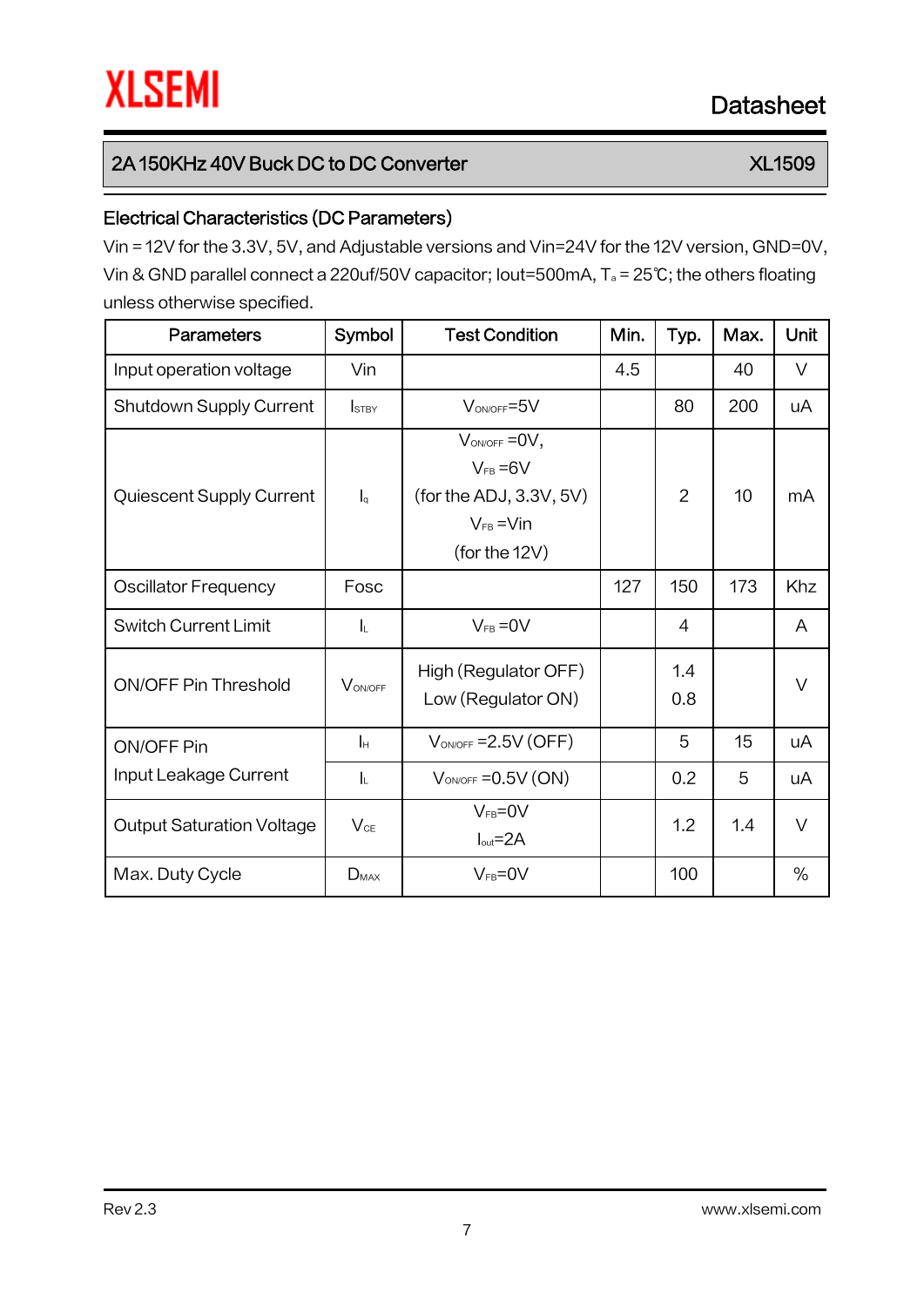# **XLSEMI**

# **Datasheet**

# 2A 150KHz 40V Buck DC to DC Converter X Andrew XL1509

### Test Circuit and Layout guidelines





Figure5. Standard Test Circuits and Layout Guides

Select R1 to be approximately 1K, use a 1% resistor for best stability.

C1 and CFF are optional; in order to increase stability and reduce the input power line noise, CIN and C1 must be placed near to PIN1 and PIN5~8;

For output voltages greater than approximately 10V, an additional capacitor CFF is required. The compensation capacitor is typically between 100 pf and 33 nf, and is wired in parallel with the output voltage setting resistor, R2. It provides additional stability for high output voltage, low input-output voltages, and/or very low ESR output capacitors, such as solid tantalum capacitors.

CFF=1/(31\*1000\*R2); This capacitor type can be ceramic, plastic, silver mica, etc. (Because of the unstable characteristics of ceramic capacitors made with Z5U material, they are not recommended.)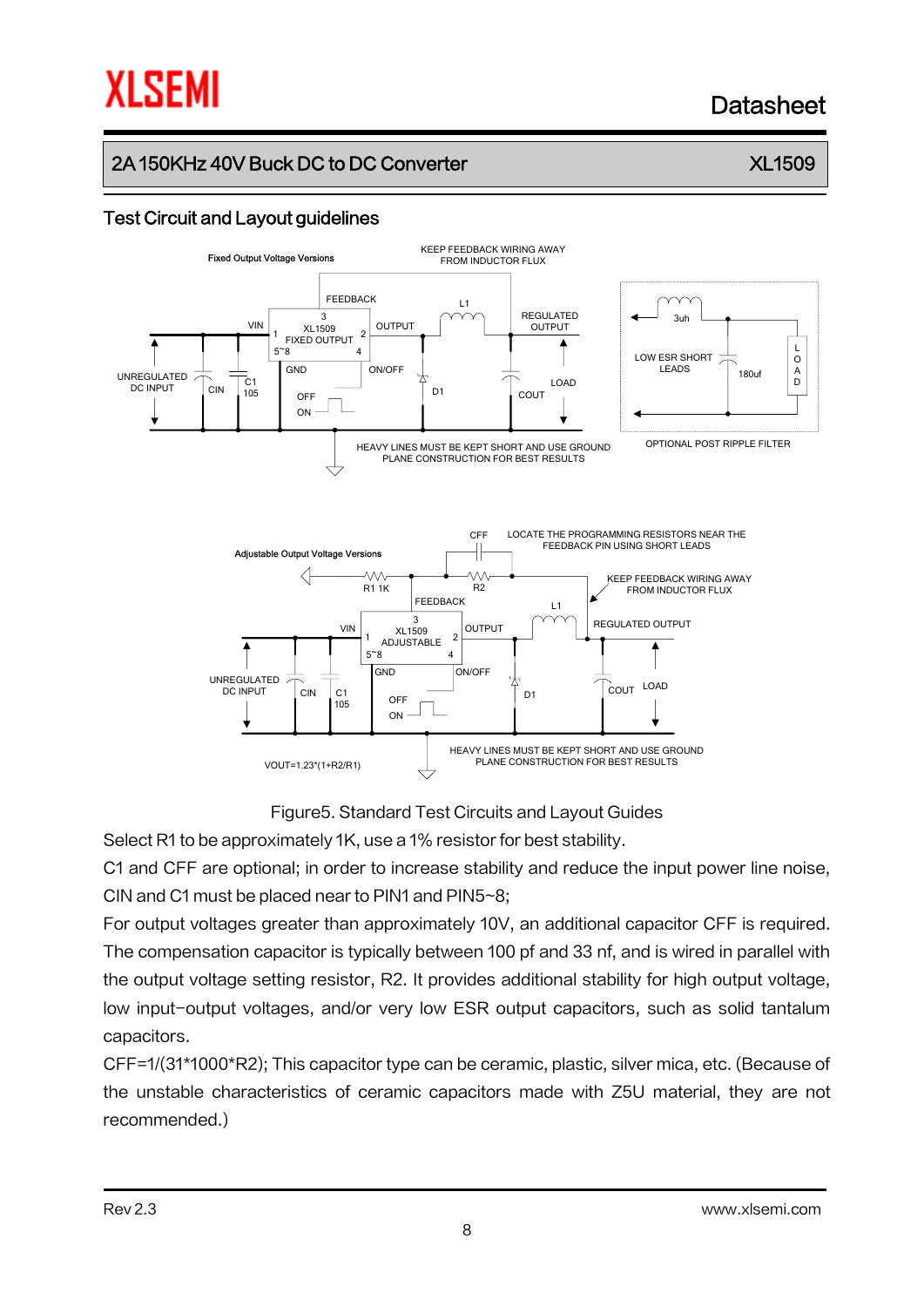# 2A 150KHz 40V Buck DC to DC Converter XL Converter XL1509

# XL1509 Series Buck Regulator Design Procedure (Fixed Output)

| Conditions           |                |           | <b>Inductor</b> | Output Capacitor (COUT)   |                  |                        |             |  |
|----------------------|----------------|-----------|-----------------|---------------------------|------------------|------------------------|-------------|--|
|                      |                |           | (L1)            | Through Hole Electrolytic |                  | Surface Mount Tantalum |             |  |
| Output               | Load           | Max Input | Inductance      | Panasonic                 | Nichicon         | AVX TPS                | Sprague     |  |
| Voltage              | Current        | Voltage   |                 | <b>HFQ Series</b>         | <b>PL</b> Series | <b>Series</b>          | 595D Series |  |
| (V)                  | (A)            | (V)       | (uh)            | (uf/V)                    | (uf/V)           | (uf/V)                 | (uf/V)      |  |
|                      |                | 6         | 22              | 470/25                    | 470/35           | 330/6.3                | 390/6.3     |  |
| $\mathcal{P}$<br>3.3 | 10             | 33        | 330/35          | 330/35                    | 330/6.3          | 390/6.3                |             |  |
|                      |                | 40        | 47              | 330/35                    | 270/50           | 220/10                 | 330/10      |  |
|                      |                | 9         | 22              | 470/25                    | 560/16           | 220/10                 | 330/10      |  |
| 5                    | $\overline{2}$ | 20        | 68              | 180/35                    | 180/35           | 100/10                 | 270/10      |  |
|                      |                | 40        | 68              | 180/35                    | 180/35           | 100/10                 | 270/10      |  |
|                      |                | 15        | 33              | 330/25                    | 330/25           | 100/16                 | 180/16      |  |
| 12                   | 2              | 20        | 68              | 180/25                    | 180/25           | 100/16                 | 120/20      |  |
|                      |                | 40        | 150             | 82/25                     | 82/25            | 68/20                  | 68/25       |  |

9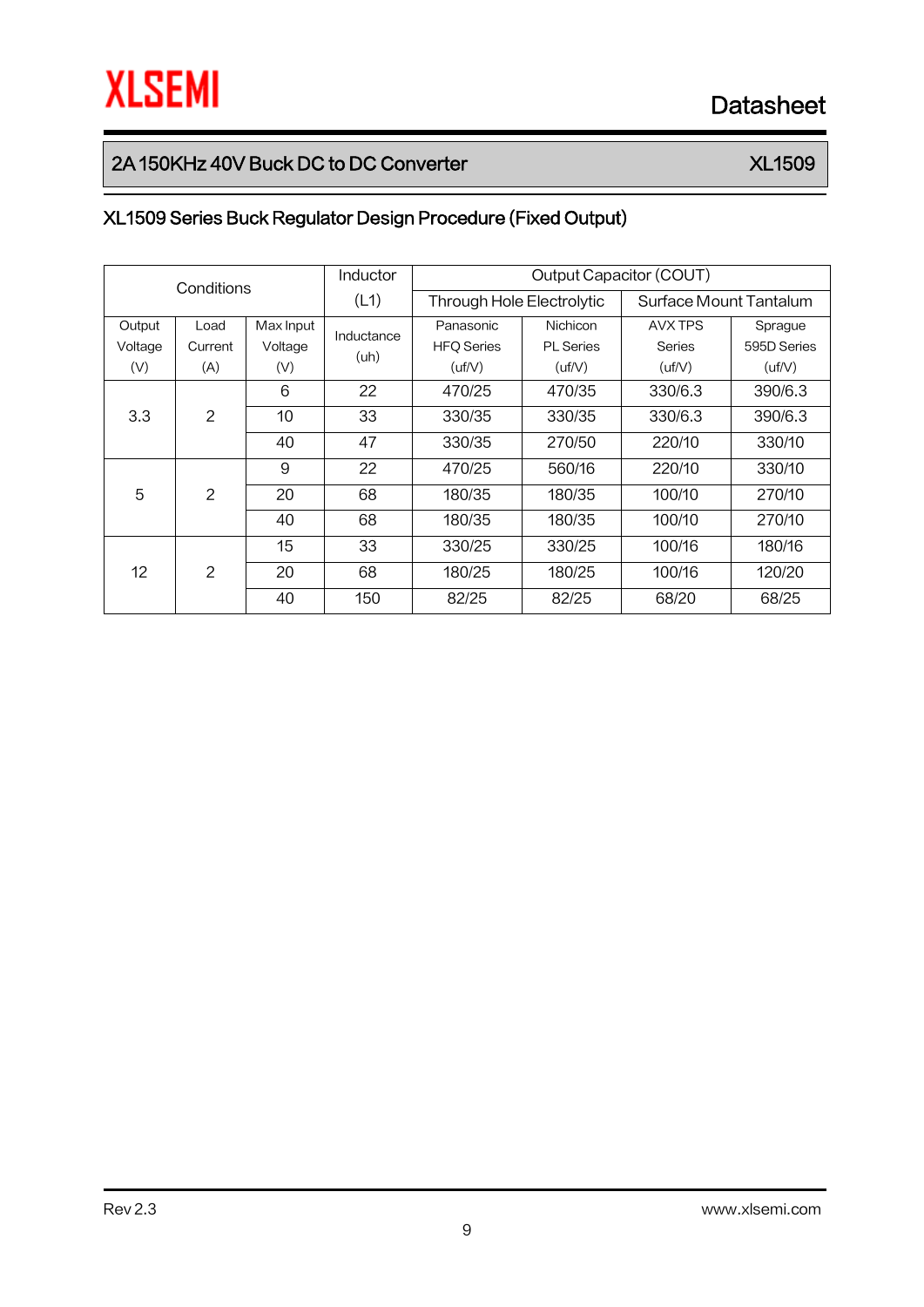# 2A 150KHz 40V Buck DC to DC Converter XL Converter XL1509

# XL1509 Series Buck Regulator Design Procedure (Adjustable Output)

| Output  |                   | Through Hole Output Electrolytic |                   | Surface Mount Output Capacitor |             |                   |  |
|---------|-------------------|----------------------------------|-------------------|--------------------------------|-------------|-------------------|--|
| Voltage | Panasonic         | <b>Nichicon</b>                  | Feedforward       | <b>AVX</b>                     | Sprague     | Feedforward       |  |
| (V)     | <b>HFQ Series</b> | <b>PL</b> Series                 | Capacitor         | <b>TPS Series</b>              | 595D Series | Capacitor         |  |
|         | (uf/V)            | (uf/V)                           |                   | (uf/V)                         | (uf/V)      |                   |  |
| 2       | 820/35            | 820/35                           | 33nf              | 330/6.3                        | 470/4       | 33nf              |  |
| 4       | 560/35            | 470/35                           | 10 <sub>nf</sub>  | 330/6.3                        | 390/6.3     | 10 <sub>nf</sub>  |  |
| 6       | 470/25            | 470/35                           | 3.3 <sub>nf</sub> | 220/10                         | 330/10      | 3.3 <sub>nf</sub> |  |
| 9       | 330/25            | 330/25                           | 1.5 <sub>nf</sub> | 100/16                         | 180/16      | 1.5 <sub>nf</sub> |  |
| 12      | 330/25            | 330/25                           | 1nf               | 100/16                         | 180/16      | 1nf               |  |
| 15      | 220/25            | 220/35                           | 680pf             | 68/20                          | 120/20      | 680pf             |  |
| 24      | 220/35            | 150/35                           | 560pf             | 33/25                          | 33/25       | 220 <sub>pf</sub> |  |
| 28      | 100/50            | 100/50                           | 390pf             | 10/35                          | 15/50       | 220pf             |  |

### Schottky Diode Selection Table

| Current | Surface      | Through      |               | VR (The same as system maximum input voltage) |               |               |               |  |  |
|---------|--------------|--------------|---------------|-----------------------------------------------|---------------|---------------|---------------|--|--|
|         | Mount        | Hole         |               |                                               |               |               |               |  |  |
|         |              |              | <b>20V</b>    | 30V<br>40V<br>50 <sub>V</sub><br>60V          |               |               |               |  |  |
| 1A      |              | V            | 1N5817        | 1N5818                                        | 1N5819        |               |               |  |  |
|         |              |              |               |                                               |               |               |               |  |  |
|         |              | $\checkmark$ | 1N5820        | 1N5821                                        | 1N5822        |               |               |  |  |
|         |              | $\checkmark$ | <b>MBR320</b> | <b>MBR330</b>                                 | <b>MBR340</b> | <b>MBR350</b> | <b>MBR360</b> |  |  |
| 3A      | $\sqrt{ }$   |              | <b>SK32</b>   | <b>SK33</b>                                   | SK34          | <b>SK35</b>   | SK36          |  |  |
|         | $\checkmark$ |              |               | 30WQ03                                        | 30WQ04        | 30WQ05        |               |  |  |
|         |              | $\checkmark$ |               | 31DQ03                                        | 31DQ04        | 31DQ05        |               |  |  |
|         |              | V            | <b>SR302</b>  | <b>SR303</b>                                  | <b>SR304</b>  | <b>SR305</b>  | <b>SR306</b>  |  |  |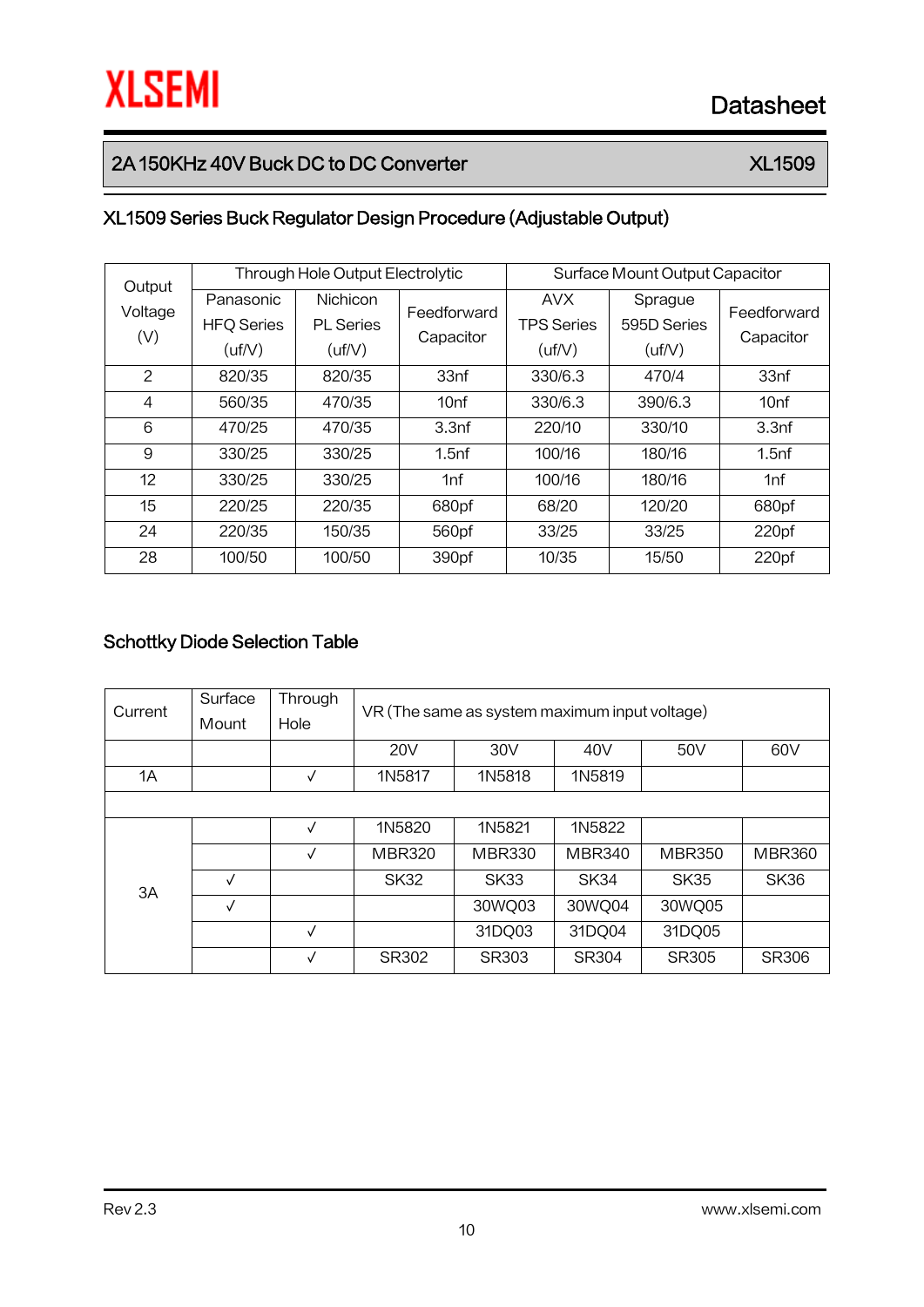# 2A 150KHz 40V Buck DC to DC Converter XX 300 No. 32 No. 32

## Typical System Application for 3.3V Version



Figure6. XL1509-3.3 System Parameters Test Circuit

### Typical System Application for 5V Version



Figure7. XL1509-5.0 System Parameters Test Circuit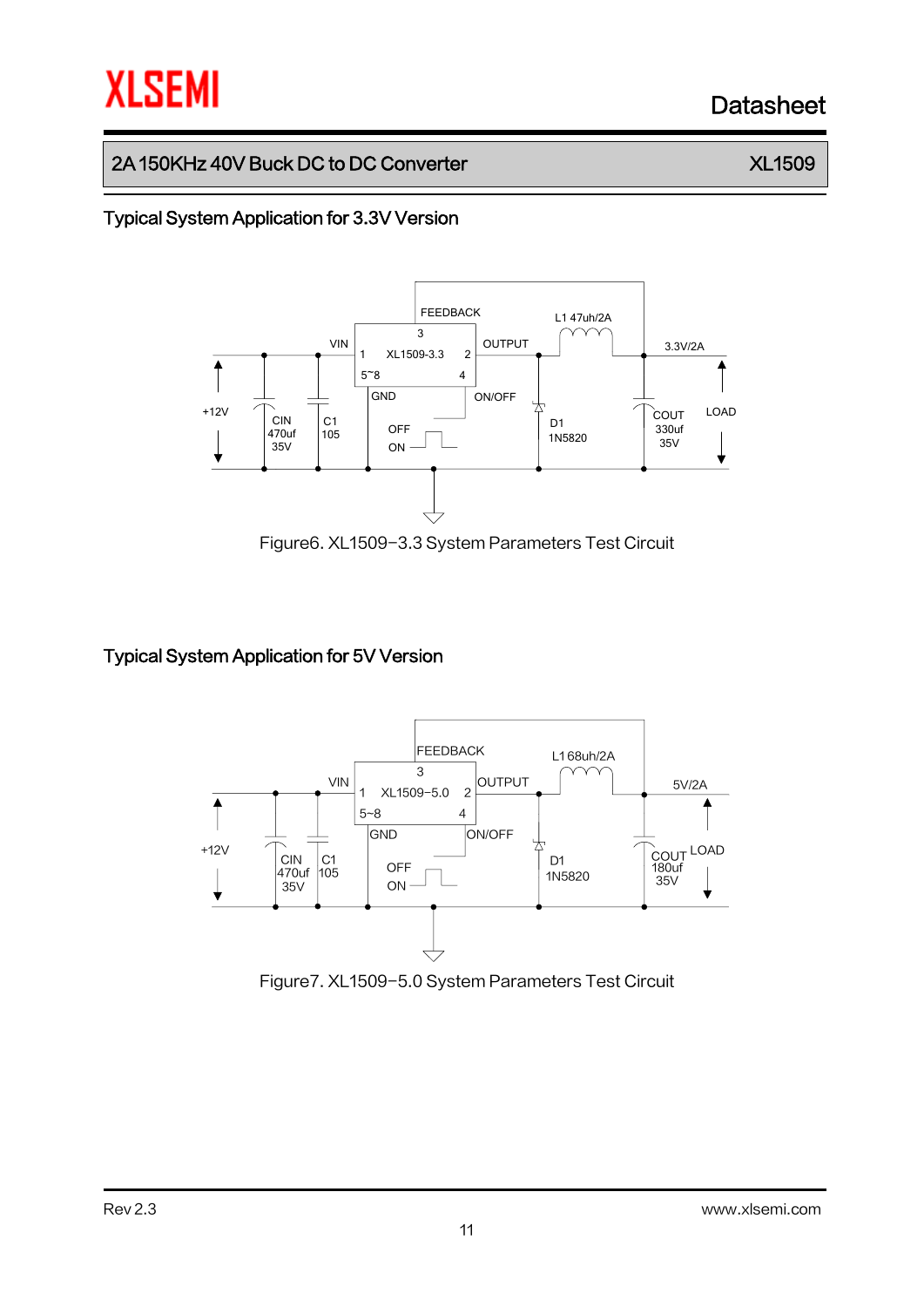# 2A 150KHz 40V Buck DC to DC Converter XX 300 No. 32 No. 32

#### Typical System Application for 12V Version



Figure8. XL1509-12 System Parameters Test Circuit

### Typical System Application for ADJ Version



Figure9. XL1509-ADJ System Parameters Test Circuit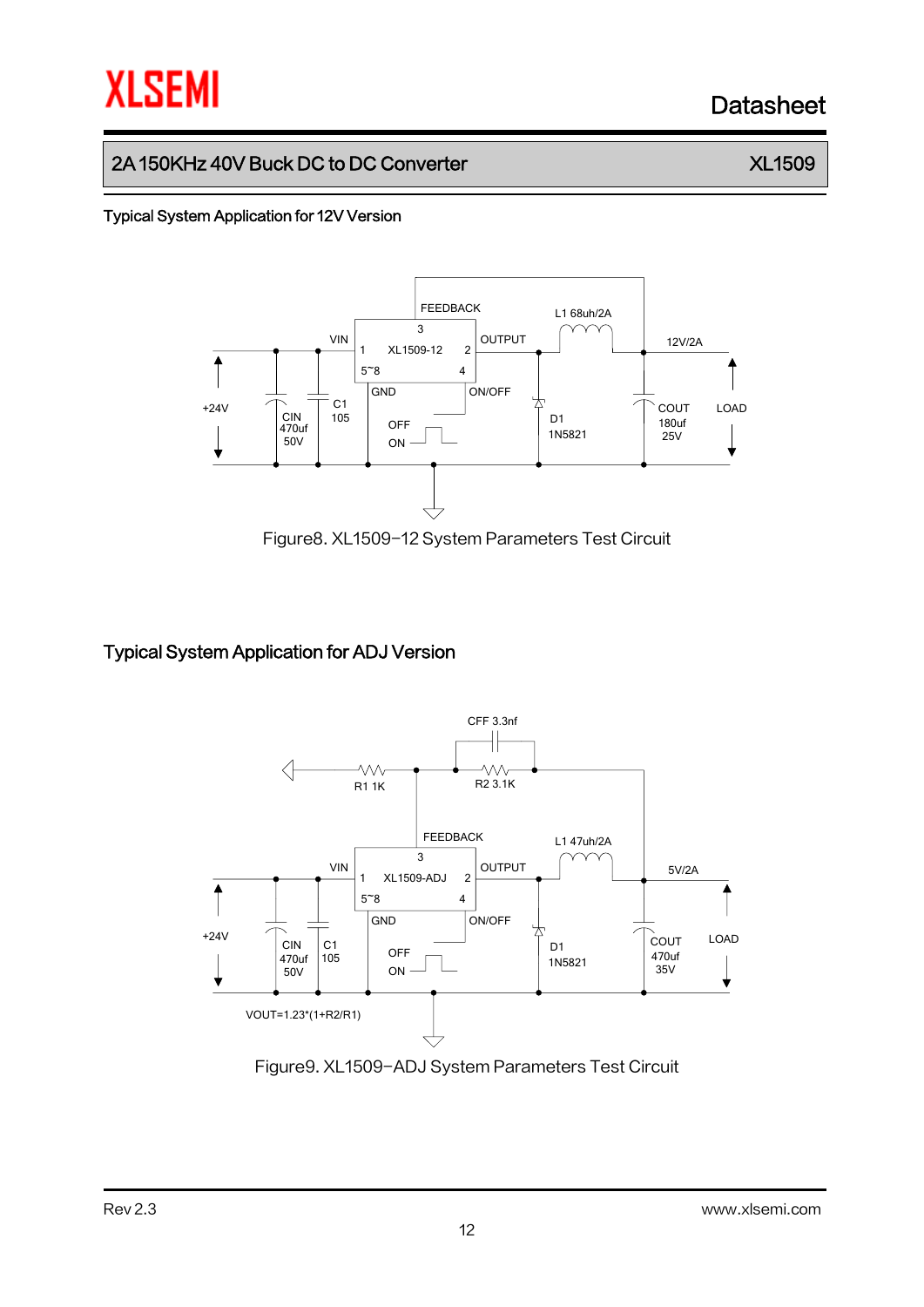## 2A 150KHz 40V Buck DC to DC Converter XX 300 No. 32 No. 32

#### Package Information

#### SOP8 Mechanical Dimensions





Unit: mm(inch)